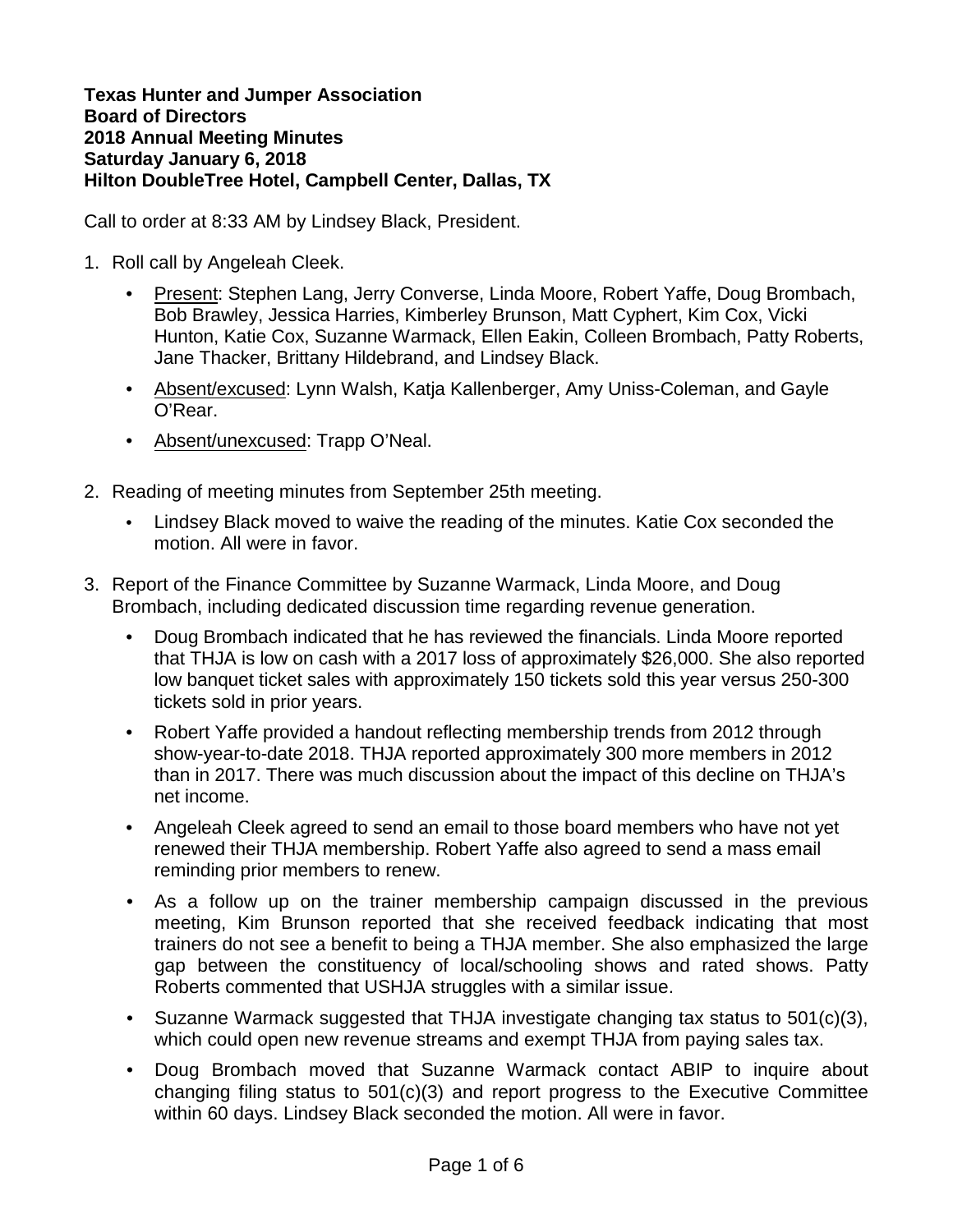- Lindsey Black reported that other state organizations have received permission from USEF to charge a \$1.00 to \$3.00 'Education Fee' at horse shows to all competitors. The funds must be spent for an educational purpose reported to USEF.
- Doug Brombach moved that THJA request a \$3.00 educational/competition fee from USEF for the 2019 show year. Vicki Hunton seconded the motion. All were in favor.
- Ellen Eakin stressed that this fee would not solve the larger issue of THJA's need to show competitors the benefits of being a THJA member.
- Vicki Hunton suggested selling THJA merchandise. Lindsey Black reported that AJ Design has offered to create a THJA hat, short sleeve shirt, and long sleeve shirt to display for sale to its customers. AJ Design would pay THJA a percentage of THJA merchandise sales. Jerry Converse suggested that THJA also post a link to purchase the merchandise on the website. Doug Brombach moved that Lindsey Black negotiate terms with AJ Design for this arrangement. Kim Brunson seconded the motion. All were in favor.
- Doug Brombach moved that THJA continue the High-Point Award but amend the speculations to calculate points based on each riders top five (5) horse shows. Matt Cyphert seconded the motion. Kim Brunson opposed. All others were in favor.
- Robert Yaffe moved to amend the High-Point Award speculations to state that winners must be present to receive the cash prize. Steve Lang seconded the motion. Kim Cox, Kim Brunson, Katie Cox, Robert Yaffe, Steve Lang, Suzanne Warmack, and Ellen Eakin were in favor. Lindsey Black, Brittany Hildebrand, Jessica Harries, Jane Thacker, Matt Cyphert, Patty Roberts, Doug Brombach, Linda Moore, and Bob Brawley opposed. Vicki Hunton, Jerry Converse, and Colleen Brombach abstained. With seven (7) favorable votes and nine (9) opposing votes, the motion failed.
- As part of the discussion regarding Robert Yaffe's motion, many indicated that they feel the award will not get enough publicity if a recipient is not present to accept their prize. Doug Brombach suggested that THJA issue large checks and post photos of the presentation online next year. Jessica Harries suggested increasing publicity surrounding the award by having an award presentation at a horse show.
- Lindsey Black moved that THJA host an awards presentation at Pin Oak II for the High-Point Award winners in addition to the banquet presentation. Matt Cyphert seconded the motion. Kim Brunson was opposed. All others were in favor.
- Lindsey Black agreed to order awards for the secondary presentation. It was agreed that the Banquet Committee chair will be responsible for ordering a second set of ribbons for this award in future years.
- 4. Report of the Rule Book Committee by Jerry Converse.
	- Linda Moore and Gayle O'Rear reviewed the rule book and found some typographical errors. Jerry Converse indicated that he is in the process of making updates related to the aforementioned errors.
	- Jerry Converse announced that he is resigning from his board position and will send a letter requesting Emeritus status within the week. He requested the board find a replacement for his position as Rule Book Committee chair.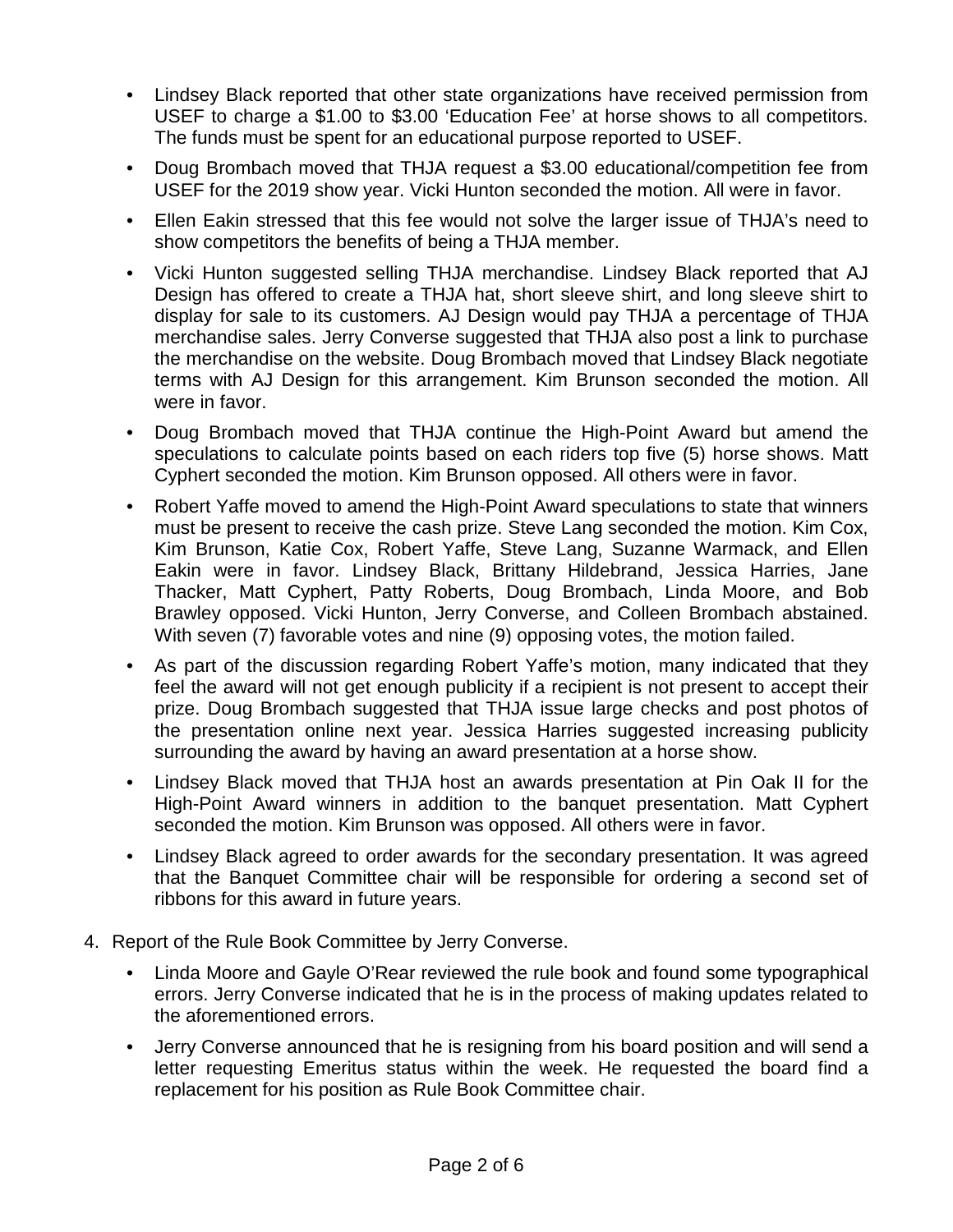- Jane Thacker volunteered to replace Jerry Converse as Rule Book Committee chair. Jerry Converse and Jane Thacker agreed to meet to discuss the duties.
- 5. Report of the Nominating Committee by Steve Lang and Jessica Harries.
	- As Jerry Converse's Central Region position is now vacant, Colleen Brombach volunteered to fill the Central Region position. This left a vacant At-Large position.
	- Jessica Harries moved to nominate Angeleah Cleek for the vacant At-Large position. Kim Cox seconded. Jerry Converse abstained. All others were in favor.
	- The Nominating Committee had no additional items to discuss.
- 6. Report of the Prize List Review Committee by Linda Moore
	- Linda Moore reported that an email has been sent to show managers (a) reminding them to apply for their shows and (b) informing them that THJA will only list shows in the competition calendar for which they have received applications.
	- Linda Moore also reported that show managers continue to submit applications in an untimely manner containing material errors.
- 7. Report of the Exhibitor Show Standards Committee by Jessica Harries and Colleen Brombach.
	- The Exhibitor Show Standards Committee did not have any items for discussion.
- 8. Report of the Sponsorship Committee by Patty Roberts, Steve Lang, and Kim Cox.
	- Patty Roberts reported that she has been working with Don Stewart and Great Southwest Equestrian Center to host a video review clinic in May. The clinic would be free to THJA members and charge a small fee to non-members. She also stated that she intends to organize another similar clinic in the fall.
	- Patty Roberts and Kim Cox agreed to work with Melissa Osbourne to promote the new events.
	- The Sponsorship Committee also reported that THJA will not be sponsoring WCHR this year.
- 9. Report on the website and information systems by Robert Yaffe and Lindsey Black.
	- Robert Yaffe reported that he is planning to change THJA's website host to Winhost. He anticipates a slight decrease in cost.
- 10. Report on USEF and USHJA News by Patty Roberts.
	- Lindsey Black indicated that the THJA luncheon was a big hit at the USHJA annual meeting, but overall, the meeting was not well-attended.
	- Patty Roberts noted that, although the change was not brought forward to USEF, there was discussion at the meeting of amending schooling ring rules to equalize the rules for hunters and jumpers.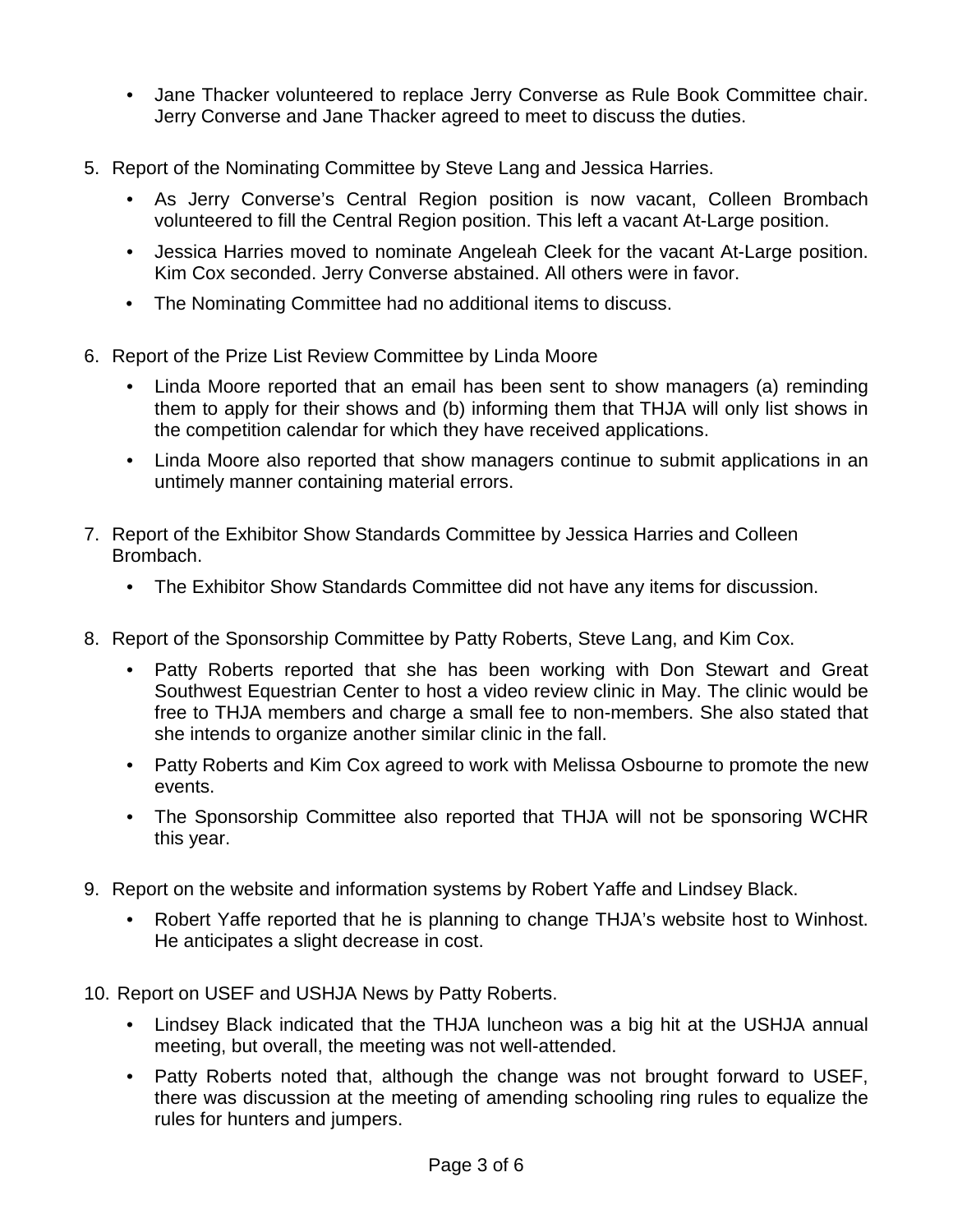- Patty Roberts also reported that there was a push to create a rule to require ambulances on show grounds to provide more medical services than an EMT can provide.
- Colleen Brombach reported that a requirement for professionals to undergo mandatory background checks and CPR training was proposed. Trainer certification requirements were dropped from this proposal.
- 11. Report on the THJA Annual Awards Banquet by Melissa Osbourne.
	- Melissa Osbourne reported on the status of the 2018 banquet.
	- The 2019 Annual Awards Banquet is to be held on January 5, 2019 in Austin, TX. The appointment of a Banquet Committee chair was tabled until the committee discussion later in the meeting. Angeleah Cleek agreed to send out a calendar invitation regarding the 2019 banquet.
	- Colleen Brombach agreed to research event planners, determine pricing, and provide an update to the Banquet Committee before the next meeting.
- 12.Other agenda items:
	- a. Ad hoc committee presentation on award programs/medal class offerings for 2019 (Bob Brawley, Colleen Brombach, Suzanne Warmack, Jessica Harries, Kimberley Brunson, Patty Roberts, Brittany Hildebrand, Ellen Eakin).
		- Bob Brawley provided handouts detailing the committee's proposed speculations for equitation divisions and THJA medal classes. The proposal aimed for the creation of THJA medals and equitation divisions (which include a Champion and Reserve Champion) with a minimum of three classes (two over fences and one flat class) at various heights. The provisions allow for the divisions to include existing medal classes.
		- Bob Brawley indicated that Great Southwest Equestrian Center was not able to incorporate a medal final into the Autumn Classic schedule.
		- The group agreed to move forward by discussing the new proposition with show managers, solidifying the rule language, and working with Jane Thacker to update the rule book accordingly. The intent is for the new offerings to be in effect for the 2019 show year.
	- b. Discussion regarding the split of the Children's Hunter Pony division and the 3'3" Amateur Owner division to adhere to USHJA Zone awards.
		- Patty Roberts moved that THJA amend its rules related to the Children's Hunter Pony division and the 3'3" Amateur Owner division to mirror the USHJA zone awards. Colleen Brombach seconded the motion. Linda Moore was opposed. All others were in favor.
		- Jerry Converse and Jane Thacker agreed to meet to amend the rule book to reflect these changes for 2019. Upon completion, Robert Yaffe agreed to send a notification to the members about the rule change and post it to the website.
	- c. Discussion regarding membership (Lindsey Black).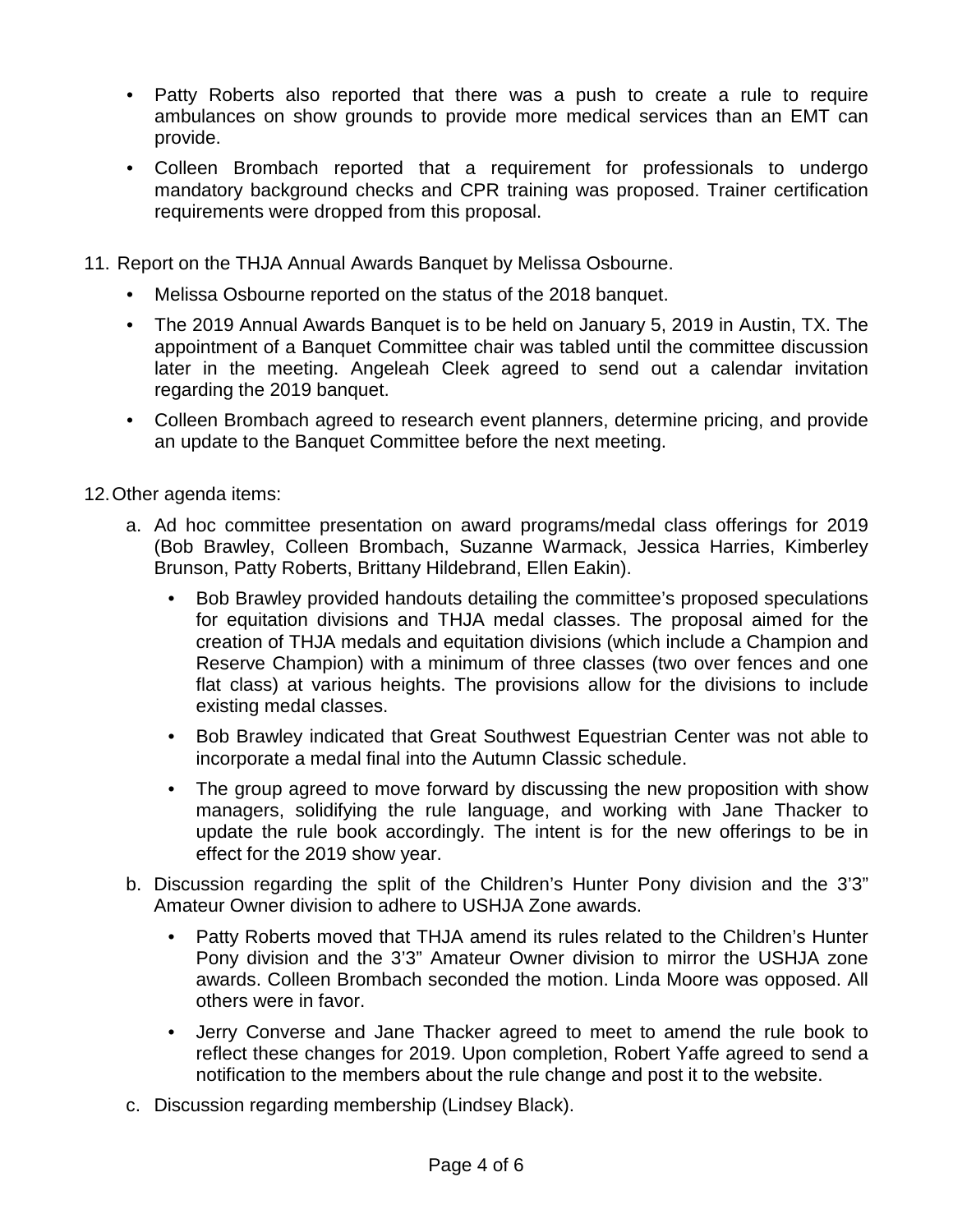- Lindsey Black indicated that her points under this agenda item had already been addressed in the prior discussion of membership and revenue generation.
- Matt Cyphert suggested a raffle or other prize for trainers at the banquet to incentivize them to encourage their clients to become THJA members.
- Patty Roberts moved to form a Membership Committee. Colleen Brombach seconded the motion. All were in favor. Matt Cyphert volunteered to be chair of the Membership Committee. Jessica Harries, Ellen Eakin, and Vicki Hunton also volunteered to join the committee.
- The committee agreed to continue to brainstorm on Matt Cyphert's idea and to work closely with the Banquet Committee in developing a trainer membership incentive.
- d. Discussion regarding sanctioning of out-of-state horse shows.
	- Robert Yaffe indicated that he has heard of other states sanctioning out-of-state horse shows. The consensus was that THJA would not like to pursue that at this time.
- e. Election of THJA Officers and Executive Committee members and Passing of the President position.
	- Lindsey Black, President, called for a vote to approve the following 2018 Executive Committee slate:
		- o President: Suzanne Warmack
		- o First Vice President: Jessica Harries
		- o Second Vice President: Doug Brombach
		- o Treasurer: Linda Moore
		- o Secretary: Angeleah Cleek
		- o Non-Officer Member: Robert Yaffe
		- o Non-Officer Member: Stephen Lang
		- o Non-Officer Member: Matt Cyphert
		- o Past President Member: Lindsey Black
	- All were in favor of the Executive Committee slate.
- f. Confirmation of remaining committee members.
	- Rule Book Committee: Jane Thacker (chair), Steve Lang, Matt Cyphert, Bob Brawley, Jerry Converse, and Colleen Brombach
	- Prize List Review Committee: Linda Moore (chair) and Gayle O'Rear
	- Exhibitor Show Standards Committee: Lynn Walsh (chair), Jessica Harries, and Colleen Brombach
	- Finance Committee: Jessica Harries (chair), Doug Brombach, Angeleah Cleek, and Linda Moore
	- Sponsorship Committee: Patty Roberts (chair), Steve Lang, Matt Cyphert, Kimberley Brunson, and Kim Cox
	- Nominating Committee: Jessica Harries (chair), Steve Lang, and Katja Kallenberger